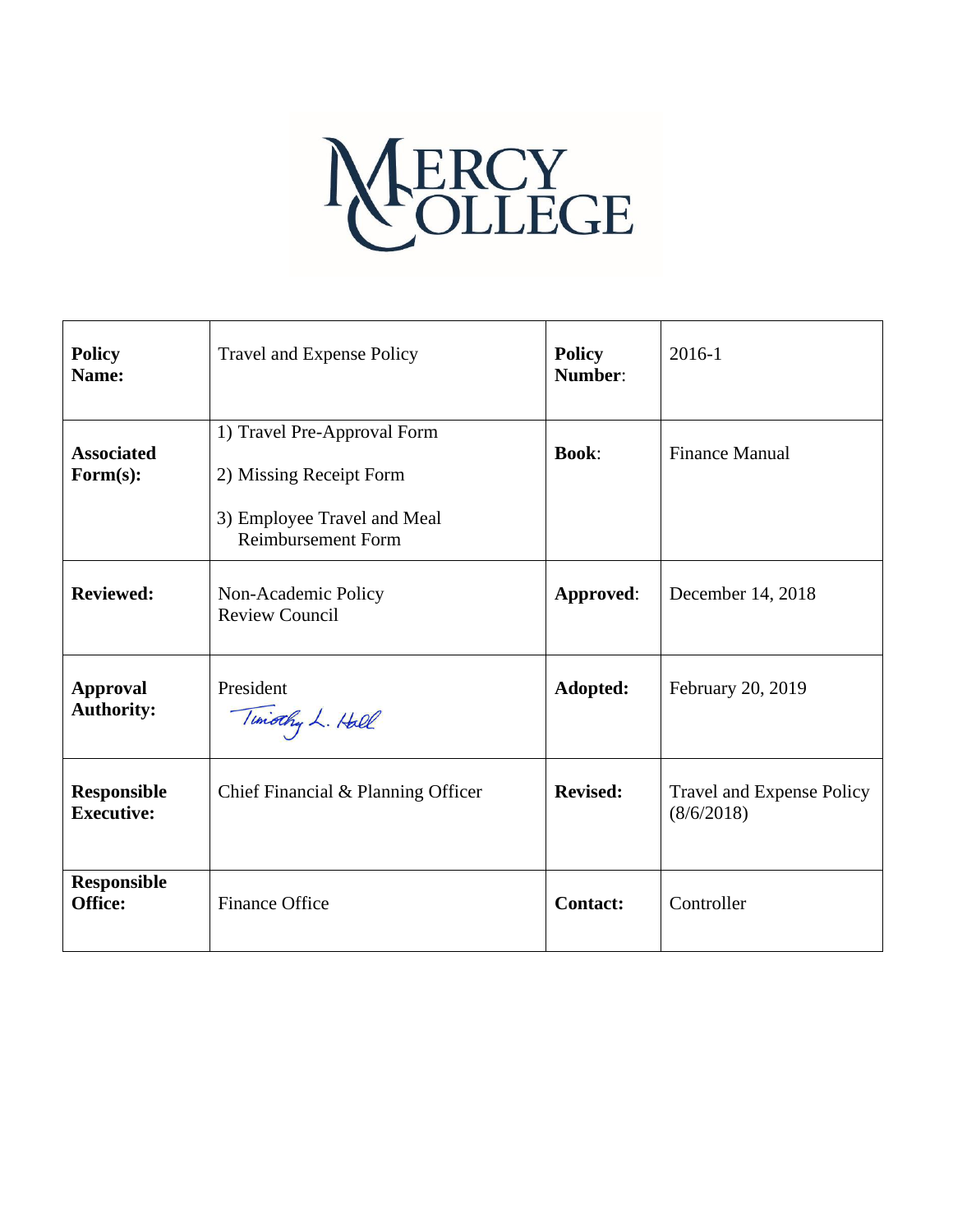## 1. General

Mercy College's (the College) Travel and Expense Policy (hereinafter "Policy") has been developed to provide employees on official College business with guidelines for cost-effective travel and ease/efficiency of recording travel expenses. "Travel Expenses" are the ordinary and necessary costs of traveling away from your home base on behalf of the College, which may require overnight stay.

a. Expenses Covered and Documentation Required Under this Policy

The general rule for the reimbursement of travel expenses (consistent with Internal Revenue Service (IRS) rules) is that it be actual, reasonable and necessary. The College is under an "Accountable Plan;" as such employees must provide appropriate substantiation (i.e. original itemized receipts) for expenses (i.e. hotel, airfare, meals, tolls, mileage, train fares, etc.). In addition, employees must provide proof of payment (evidence that the expense was paid; for example, copy of credit card statement, or receipt from vendor in which it is noted that the item has been paid). Each expense must have a direct business purpose and the benefit to the College must be clearly documented. Expenses not supported by original documentation or for which a business purpose and benefit to the College has not been identified, will not be reimbursed. For expenses below \$15, a receipt submission, though encouraged, will not be required; however, the expense must be clearly described and the business purpose and benefit to the College must be documented. The College will not reimburse for any personal expenses, without any exceptions.

For guidance on travel funded by grants (government or private) please refer to section 16. Grant Funded Travel below.

# b. Reimbursements

Expense reimbursements are to be submitted within thirty (30) days of travel, sooner if practical, but under no circumstance after sixty (60) days. Late Expense Reports are subject to disallowance and personal tax liability. Expense reimbursements are submitted via the *Employee Travel & Meal Reimbursement Form* [\(https://www.mercy.edu/about-mercy/sites/www.mercy.edu.about](https://www.mercy.edu/about-mercy/sites/www.mercy.edu.about-mercy/files/travelreimbursementform.pdf))[mercy/files/travelreimbursementform.pdf\).](https://www.mercy.edu/about-mercy/sites/www.mercy.edu.about-mercy/files/travelreimbursementform.pdf))

Eligible expenses will be reimbursed upon submission of the fully completed *Employee Travel and Meal Reimbursement Form* to Accounts Payable in the Finance Office. Generally, travelers can expect reimbursement for out-of-pocket costs within ten (10) business days of receipt of all appropriate documentation by the Finance Office.

c. Required Approvals

All approvals related to this Policy are to be applied by a level of management above the requesting employee. Each employee's supervisor or manager, having first-hand knowledge of the department's activities and employee's responsibilities, must approve all expense reimbursements in consultation with the appropriate budget manager.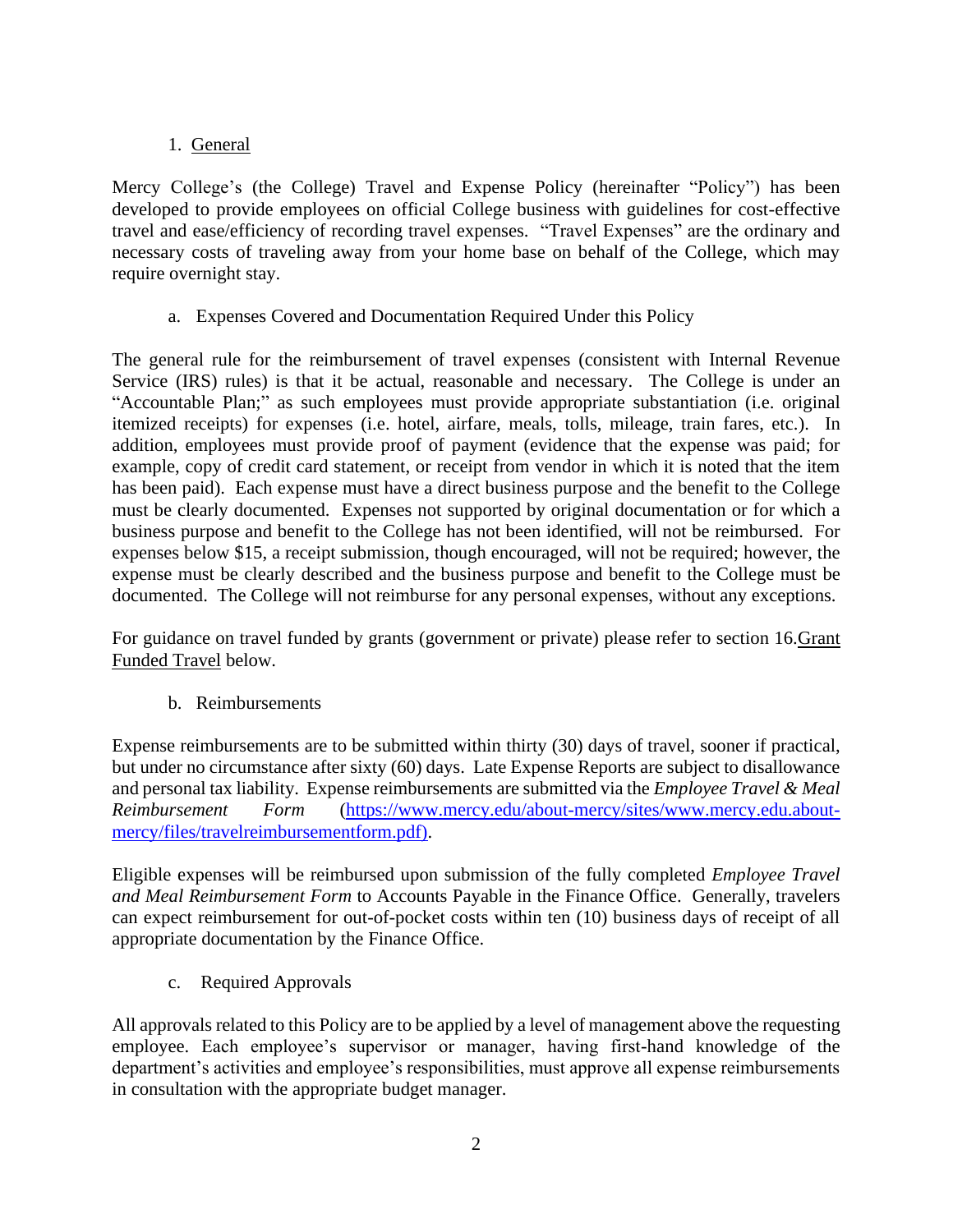The expenses of all staff officers are to be approved by the President or his/her designee. The President's expenses are to be reviewed by the Vice President and Chief Financial & Planning Officer for compliance with this policy and submitted to the Chair of the Board of Trustees of the College. To ensure alignment with department objectives and available budget funds, all domestic and international trips (e.g. conferences, conventions, seminars, meetings, etc.) should be preapproved in writing before travel, by a level of management above the requesting employee. To assist the departments in their pre-approval process, the "Travel Pre-Approval Form": <https://www.mercy.edu/about-mercy/sites/www.mercy.edu.about-mercy/files/travelpreapprovalform.pdf> has been created.

It is the employee's responsibility to ensure that the travel, meal and entertainment expenses are in accordance with this Policy and to exercise reasonable fiduciary responsibility. Since the employee's direct supervisor has first-hand knowledge of the department's activities and the employee's role, in addition to ensuring that the employee correctly followed the Policy, it is also his/her responsibility to ensure that the travel was a budgeted and authorized activity in line with the department's mission and priorities. In reviewing the travel, meal and entertainment request, the Finance Office will confirm that the expenses incurred are reasonable, appropriately substantiated and in compliance with the Policy.

Corporate card reconciliations and *Employee Travel & Meal Reimbursement Forms* exceeding \$3,000 must be approved by a staff officer in addition to the normal required approvals.

d. Missing Receipt(s)

In the rare case that an original itemized receipt cannot be obtained, or is lost or destroyed, the College has developed the "Missing Receipt Form": [https://www.mercy.edu/about](https://www.mercy.edu/about-mercy/sites/www.mercy.edu.about-mercy/files/missingreceiptform.pdf)[mercy/sites/www.mercy.edu.about-mercy/files/missingreceiptform.pdf,](https://www.mercy.edu/about-mercy/sites/www.mercy.edu.about-mercy/files/missingreceiptform.pdf) which must be completed when reimbursement is being sought. The form requires that the employee complete an attestation statement that must be approved by the employee's supervisor and endorsed by the appropriate staff officer of the College (and dean in the case of a school). Excessive submission of missing receipt forms will result in disallowance of expenses sought for reimbursement from the College, and can result in suspension or revocation of the Mercy corporate card. The *Missing Receipt Form* is not a substitute for original receipts, it is a tool to substantiate, as noted above, in those rare cases when the original documentation cannot be reasonably obtained, or is lost or destroyed. Please note that completion of the *Missing Receipt Form* does not guarantee reimbursement and such will be at the discretion of the Vice President and Chief Financial & Planning Officer or her/his designee. In addition, the "Missing Receipt Form" will not be accepted for expenses exceeding \$100; unsubstantiated expenses exceeding this threshold will not be reimbursed.

#### 2. Air Travel

All travel should be by the most direct, economical, and usually traveled route. Travelers should make reservations early enough to take advantage of advance purchase discounts. Travel within the United States mainland is to be economy/coach class. Business class travel is strongly discouraged, but may be allowed for international and non-US mainland destinations exceeding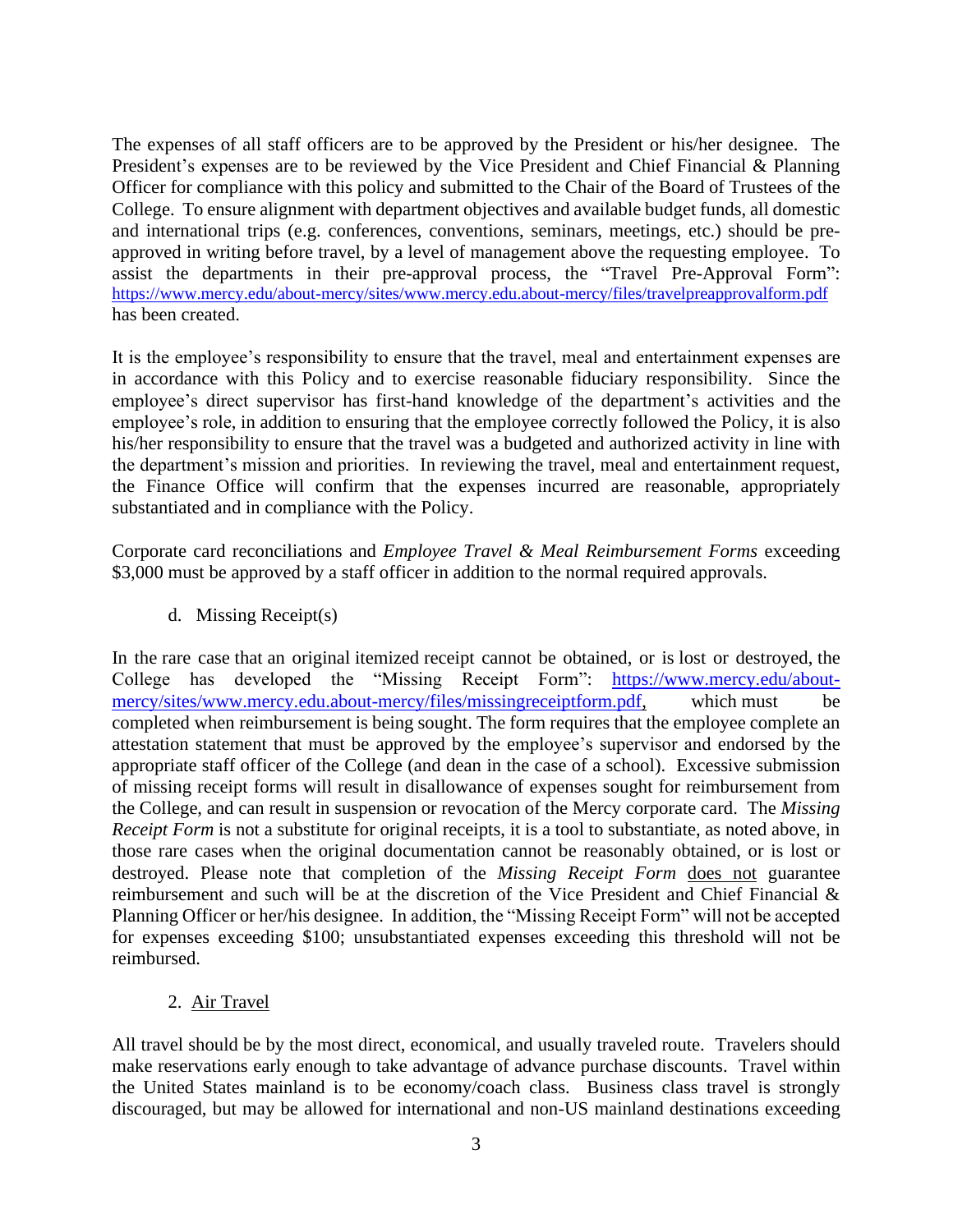six (6) hours if approved by a staff officer of the College. Email approval will be acceptable. The ticket and boarding pass must be attached as part of the supporting documentation. Additional charges for seat and other upgrades are not reimbursable.

Travelers should be cautious when purchasing discounted airfares, such as non-refundable and advance-purchase fares, since the airline tickets are usually non-transferable and in most cases must be used within one year from date of flight. These tickets may become a problem if not used on the dates and times originally reserved.

If a trip is cancelled for reasons beyond the traveler's control, reimbursement shall be made to the traveler for the airfare. The airline ticket must be forwarded to the Finance Office with the reimbursement request. Expenses/fees related to changes in travel plans caused by business schedule changes, family or work emergencies and reasons beyond the employee's control will be allowed. Significant expenses/fees for airfare changes must be, documented and approved by the employee's supervisor, as well as endorsed by the Staff Officer of the College (and dean in the case of a school) for the area, and submitted with the reimbursement request for approval by the Vice President and Chief Financial & Planning Officer or his/her designee.

#### 3. Lodging

When traveling on College business, employees should inquire about educational discounts and use the lodging rates published by the U.S. Department of State for foreign travel and U.S. General Services Administration for domestic travel as the ceiling. These rates are normally established in October of each year and may be found at: [http://aoprals.state.gov/content.asp?content\\_id=185&menu\\_id=78.](http://aoprals.state.gov/content.asp?content_id=185&menu_id=78) The domestic rates are also known as "CONUS Rates." The itemized hotel folio must be attached as part of the supporting documentation to receive reimbursement. The cost to upgrade rooms to luxury and upscale categories is not reimbursable. In addition, personal expenses (e.g. gym fees, movies, spas, etc.) are not reimbursable. For travel with a partner organization, reimbursement shall be limited to the portion not covered by the partner organization. Please provide the documentation for the partner reimbursement to ensure a complete documentation of the trip.

If an employee attends a conference and obtains overnight accommodations at the hotel where the conference is being held (or at a hotel where the conference officials arrange for accommodations), and the rates of the conference accommodations exceed those published by the U.S. Department of State, the employee may be reimbursed for the actual cost of the room, if he/she obtains the endorsement of the appropriate Staff Officer (and school dean if applicable). The endorsement must be submitted with the reimbursement request for approval by the Vice President and Chief Financial & Planning Officer or his/her designee.

If a scheduled trip is cancelled it is the traveler's responsibility to cancel the hotel room. Similar to airfare, if a trip is cancelled for reasons beyond the traveler's control, reimbursement shall be made to the traveler for the hotel provided the supporting documentation is forwarded to the Finance Office. Expenses/fees related to changes in travel plans caused by business schedule changes, family or work emergencies or reasons beyond the employee's control will be allowed. Significant expenses/fees for hotel changes must be documented, endorsed by a staff officer of the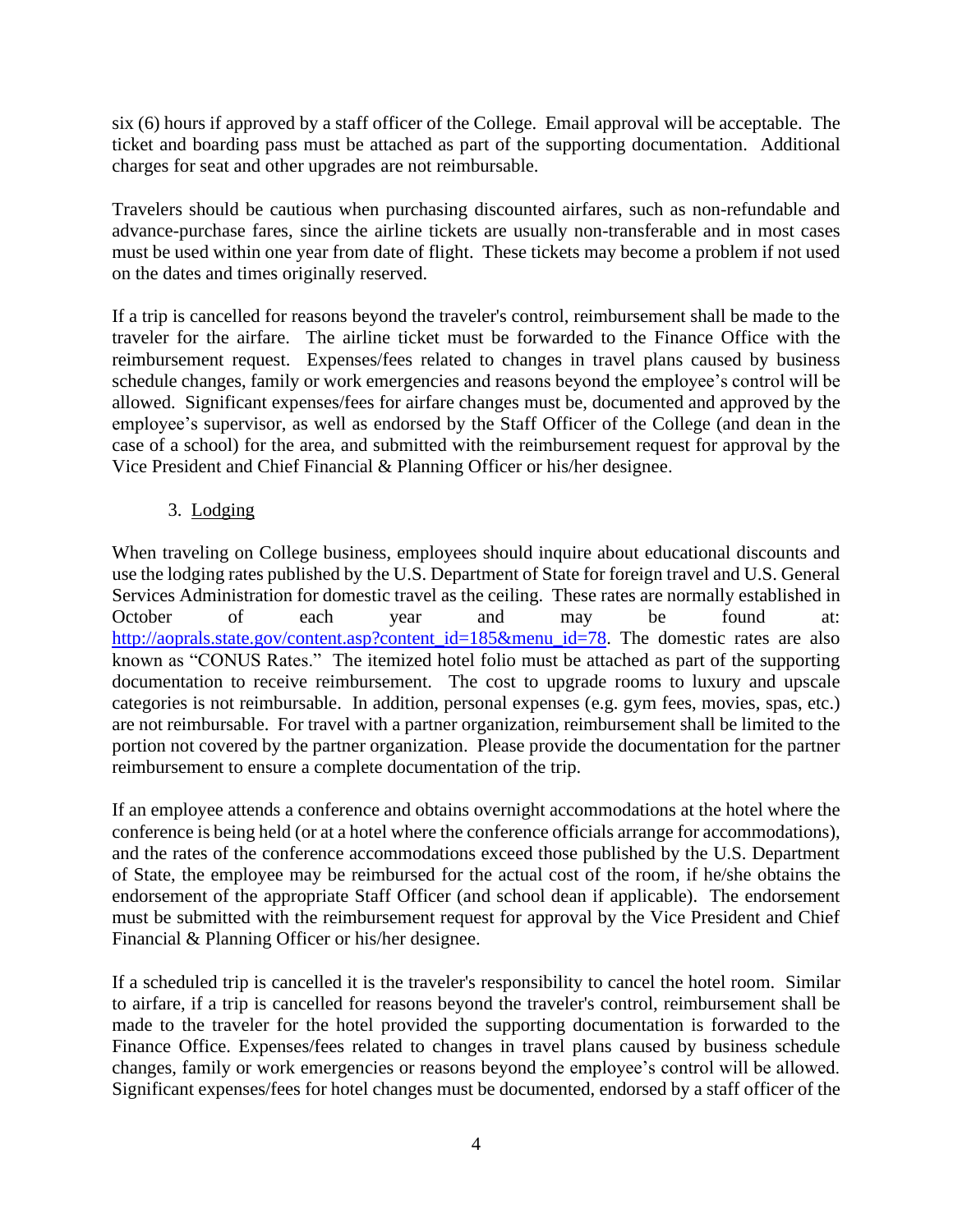College (and school dean, if applicable) and submitted with the reimbursement request for approval by the Vice President and Chief Financial & Planning Officer or his/her designee.

# 4. Car Rental

Car rentals, including gasoline and insurance costs connected with such, are allowable when it has been determined, in advance, to be advantageous in the conduct of College business. The cost for car rental may not exceed the actual per-day cost of a mid-size car unless four or more employees are traveling. In this instance, a full-size car may be rented. See the *Mercy College Vehicle Use Policy* to ensure compliance with any other restrictions relating to car rentals. Car rentals must be approved by the employee's supervisor (or more senior manager) prior to the trip. The car rental agreement must accompany the reimbursement.

## 5. Rail Travel

The same regulations and procedures detailed under section 2. Air Travel, are applicable to rail travel. If a traveler prefers to utilize rail transportation instead of air transportation, the traveler must request the least expensive available fare. The original ticket and boarding pass must be attached as part of the supporting documentation. If the rail fare exceeds the cost of the prevailing air fare to the same destination, then prior written approval must be obtained from the staff officer, and school dean if applicable, and submitted with the reimbursement request for approval by the Vice President and Chief Financial & Planning Officer or his/her designee.

### 6. Taxi, Limousine, and Private Car Service

Reasonable charges for taxis, limousines and private car services are permitted, from the College or from home to the airport or train station, and vice versa. The traveler can contact the Purchasing Department for assistance in identifying a transportation vendor between the College or home and airport or train station. When practical and cost beneficial, the College encourages the usage of hotel shuttle buses for travel to and from airports, train stations, and downtown/metropolitan areas. Associated tips are allowable at a rate not to exceed 18%.

The traveler may drive a personal automobile to and from the airport or train station and park there while on business. However, reimbursement shall not be made for these expenses (i.e. tolls, overnight parking fees, mileage) if the expense of driving the personal vehicle is greater than the cost of other direct round-trip transportation from the College or the traveler's residence, as applicable. The traveler is expected to use the least expensive transportation, without consuming excessive travel time. Similarly, if an employee is driven to and from the airport or train station by a relative/friend, mileage and toll reimbursement to the employee is allowed.

# 7. Personal Car Usage

Employees will be reimbursed for mileage, tolls, and parking when they use their personal vehicle for Mercy business outside of their normal commute to their assigned/regular work location in accordance with the IRS' published rate [https://www.irs.gov/tax-professionals/standard-mileage](https://www.irs.gov/tax-professionals/standard-mileage-rates)[rates.](https://www.irs.gov/tax-professionals/standard-mileage-rates) The specific normal travel pattern will determine the exact amount of the reimbursement;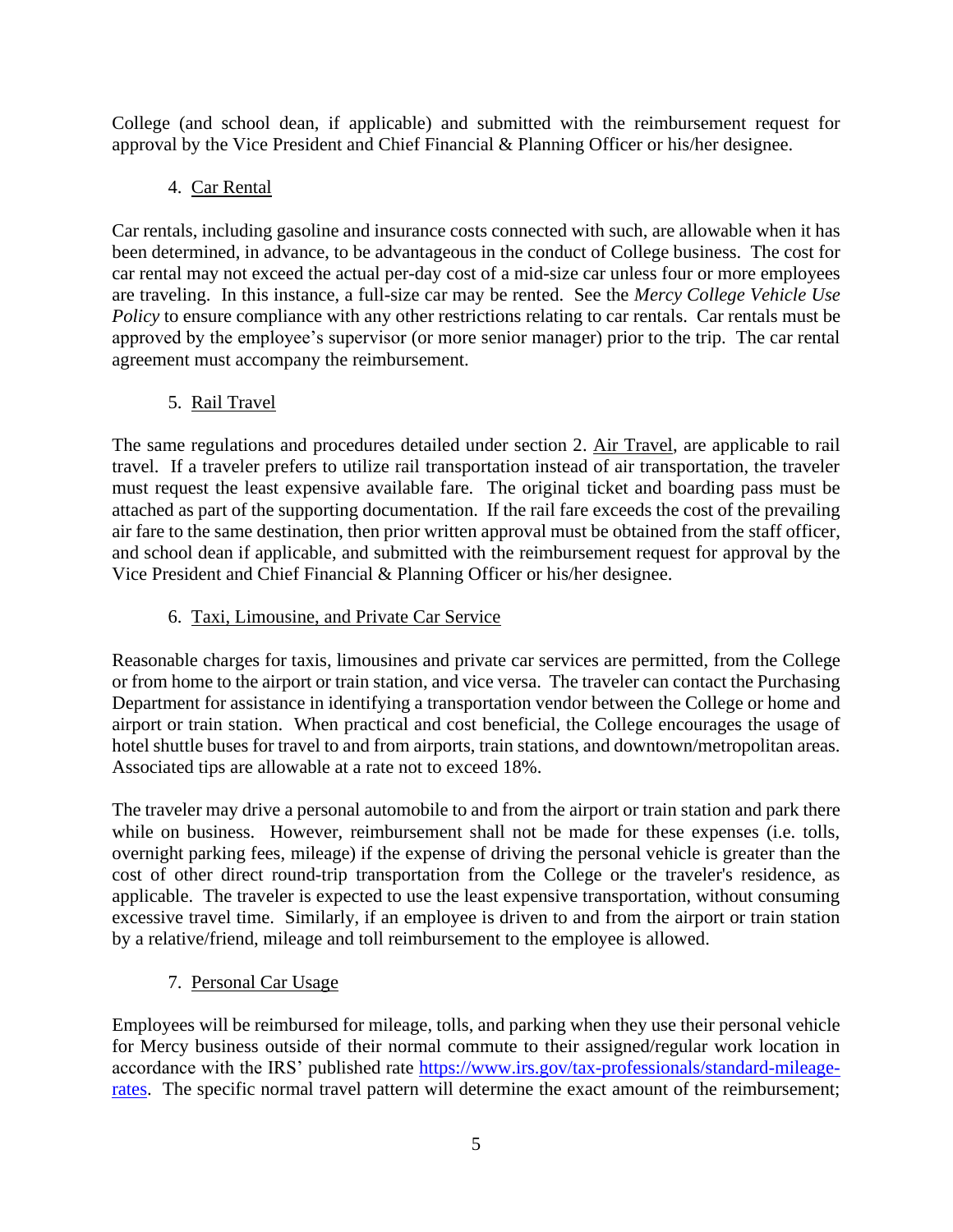hence, it is important to outline the logistics to ensure the employee is reimbursed accurately. So that an assessment on the reasonableness of miles claimed may be made, employees are to provide substantiation of the miles traveled which can be obtained from a variety of sites (i.e. *MapQuest, Google Maps*). Note that since IRS' published comprehensive rate is inclusive of gas, reimbursement for gas is not permitted.

Intercampus travel guidelines apply to all Mercy College employees (faculty, administration and staff). If you work at more than one Mercy College campus during a single day, you are entitled to reimbursement for travel *between* College campuses. The College's approved mileage between campuses has been calculated and published in the *Intercampus Mileage Reimbursement Table* which can be found at: https://www.mercy.edu/about-mercy/sites/www.mercy.edu.aboutmercy/files/about-mercy/media/browser/Intercampus%20Mileage%20Reimb%20Table%20011918.pdf Note that the Tarrytown Offices are considered an annex of the Dobbs Ferry campus and there are shuttles that run between the locations; as such, travel between Dobbs Ferry and Tarrytown is not reimbursable.

Under this Policy, employees will be reimbursed for amounts exceeding their normal daily commute. For example, if you normally work at Dobbs Ferry and attend a mid-day meeting at the Bronx campus returning to Dobbs Ferry, you are entitled to reimbursement for the round trip between the Bronx and Dobbs Ferry campuses. As another example, if you work at the Yorktown campus and you stop at the Dobbs Ferry Campus for a meeting on route to the Yorktown campus, you will be reimbursed for the miles in excess of your normal commute.

If an employee is part of the College's Collective Bargaining Unit (i.e. is a union employee) he/she may be subject to additional mileage reimbursement rules. Employees in the Collective Bargaining Unit should consult the most recent agreement.

#### 8. Meal Allowance for Business Travel

The actual cost of meals for business travel is reimbursable when the employee travels overnight. For meals on both domestic and foreign travel, the College will use as a guide the per diem rates published by the U.S. Department of State, which can be found at: [http://www.gsa.gov/portal/category/100120.](http://www.gsa.gov/portal/category/100120) The U.S. Department of State daily per diem rates are based on location, and provide a breakdown based upon meal type (breakfast, lunch and dinner). These rates are considered the ceiling for reimbursement for Mercy College. Please note that snacks consumed by an employee while traveling on College business are not reimbursable. Only breakfast, lunch and dinner are reimbursable. Meals and snacks for traveling between Mercy campuses are also not reimbursable. Alcohol is not reimbursable except as provided in section 9. Entertainment Expenses below.

To receive reimbursement, conference brochures, emails or invitations must be submitted to support the validity of these expenses, along with the itemized meal receipt and proof of payment (i.e. the credit card slip alone is not sufficient). In addition, meals included in hotel folios also require itemized receipts. Reasonable amounts for tips are reimbursable and are not to exceed 18%.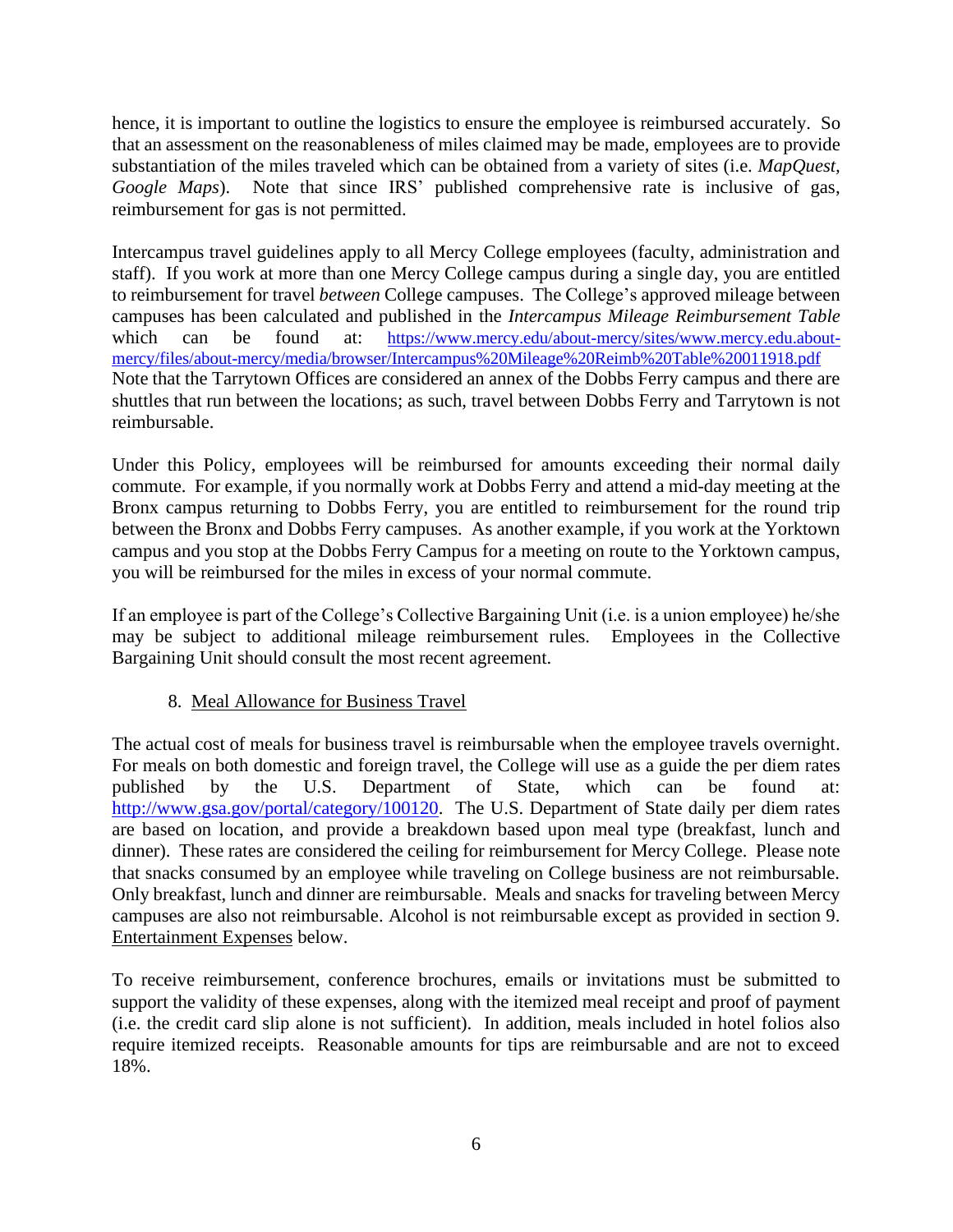#### 9. Entertainment Expenses (Including Lunch and Dinner)

In certain circumstances, the College will reimburse an employee for entertainment expenses, including lunch and dinner. In such cases, the business purpose of the meal and/or expected benefit to the College must be provided. Meal participants must be specifically identified; with the name, title and company affiliation outlined. Alcoholic beverages, while generally not reimbursable, may be reimbursed if an employee is entertaining a potential donor, dignitary, or other official and the amount consumed is reasonable. Note, however, that entertainment expenses, including alcohol, are never reimbursable under a grant or donor fund, even if there is a donor, dignitary or other official participant.

#### 10. Catering and Events

Within the established budget allocation, the appropriate staff officer to the President may approve department/school or College purchase of food and beverage for certain events, meetings, receptions, etc. that primarily involve members of the College community. In the case where a large group is hosted, the list of participants, event flyers, invitation list, rsvp list, sign-in sheets or similar documentation may be provided to substantiate the event. The College food service vendor has the right of first refusal for events held at the Dobbs Ferry and Manhattan campuses. At the Bronx campus, use of the College food service providers is strongly encouraged as these vendors have been vetted by the College. The Yorktown Heights campus may utilize local food vendors that are reasonably priced.

Although alcohol is not normally permitted at College functions, there are some alumni, employee and recruiting events where such may be permissible. A staff officer to the President must approve the alcohol for the event and such should be reasonable. Alcohol purchases for College events should be coordinated through the Purchasing Department.

#### 11. Registrations

Registration fees for conventions, workshops or official meetings are reimbursable. Original receipts must be submitted with the corporate card statement, or *Employee Travel and Meal Reimbursement Form*, whichever is applicable, for the traveler to be reimbursed. Conference brochures, meeting plans, etc. must be submitted as substantiation.

#### 12. Corporate Card

Whenever feasible, the traveler is expected to use the College corporate card to pay for expenses such as registration fees, air/rail travel, lodging, car rental, and other allowable expenses as detailed in this Policy. Cardholders are responsible for attaching original itemized receipts and obtaining approval from their supervisor and the budget owner, if necessary, for the charges. The credit card statement is to be submitted with the *Credit Card Charge Form*, with original itemized receipts and other required substantiation adhering to this Policy, to the Finance Office within ten (10) business days of statement receipt.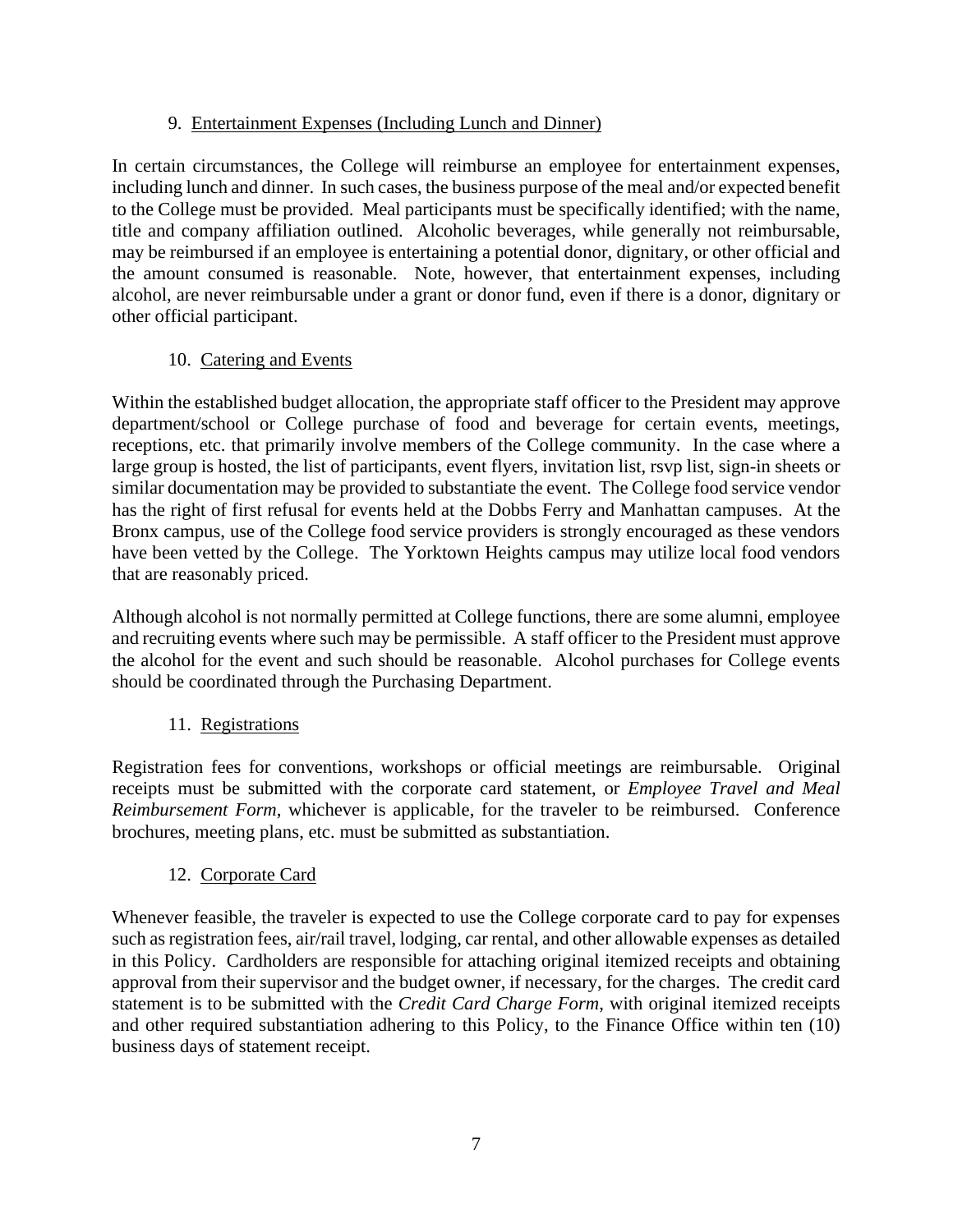The corporate card cannot be used for personal spending and cash advances. In addition, cardholders are to adhere to established credit limits. If a personal expense is inadvertently charged on the corporate card, immediate reimbursement to the College must be submitted via check or money order along with the *Credit Card Charge Form*, for that billing cycle. Disallowed expenses must be immediately reimbursed to the College or will be offset against any monies owed to the employee.

Failure to adhere to this Policy and untimely submission of corporate card reconciliations (i.e. *Credit Card Charge Form*) may result in revocation of the corporate card or dismissal from the College. Please refer to the *Corporate Credit Card Policy* in section 11.13 of the Finance Manual (located in Mercy Connect), for further details, including the application process and what to do in the event of a lost or stolen card.

## 13. Expenses Related to Meetings, Events and Other College-Related Activities Including Entertaining

It is preferred that tickets for College-sponsored events (i.e. sporting events, Broadway plays, etc.) be purchased with the assistance of the College's Purchasing Department. However, the College acknowledges that many venues prefer the use of credit cards and that tickets be paid for at the point of sale. Purchase of tickets for events must be approved in advance by the appropriate staff officer. In addition, the business purpose/benefit to the College must be clearly documented along with the participants of the event.

Expenses related to events held at the College (i.e. performance acts, flowers, balloons, etc.) should also be procured with the assistance of the Purchasing Department. In the case that an employee must procure these items directly, the expense should be adequately documented as stated throughout this Policy.

# 14. Common Reimbursable Expenses

Expenses that are commonly reimbursable/allowed by the College to the traveler when incurred for College-related business include:

- Air freight/overnight delivery
- Lodging
- Conference Fees
- Baggage Fee
- Gasoline for rental cars or Mercy owned vehicles
- Tolls
- Parking
- Telephone calls (business)
- Telephone calls (personal one per day)
- Facsimile/Computer Services
- Tips, not exceeding 18%
- Car rental insurance
- Flight protection insurance